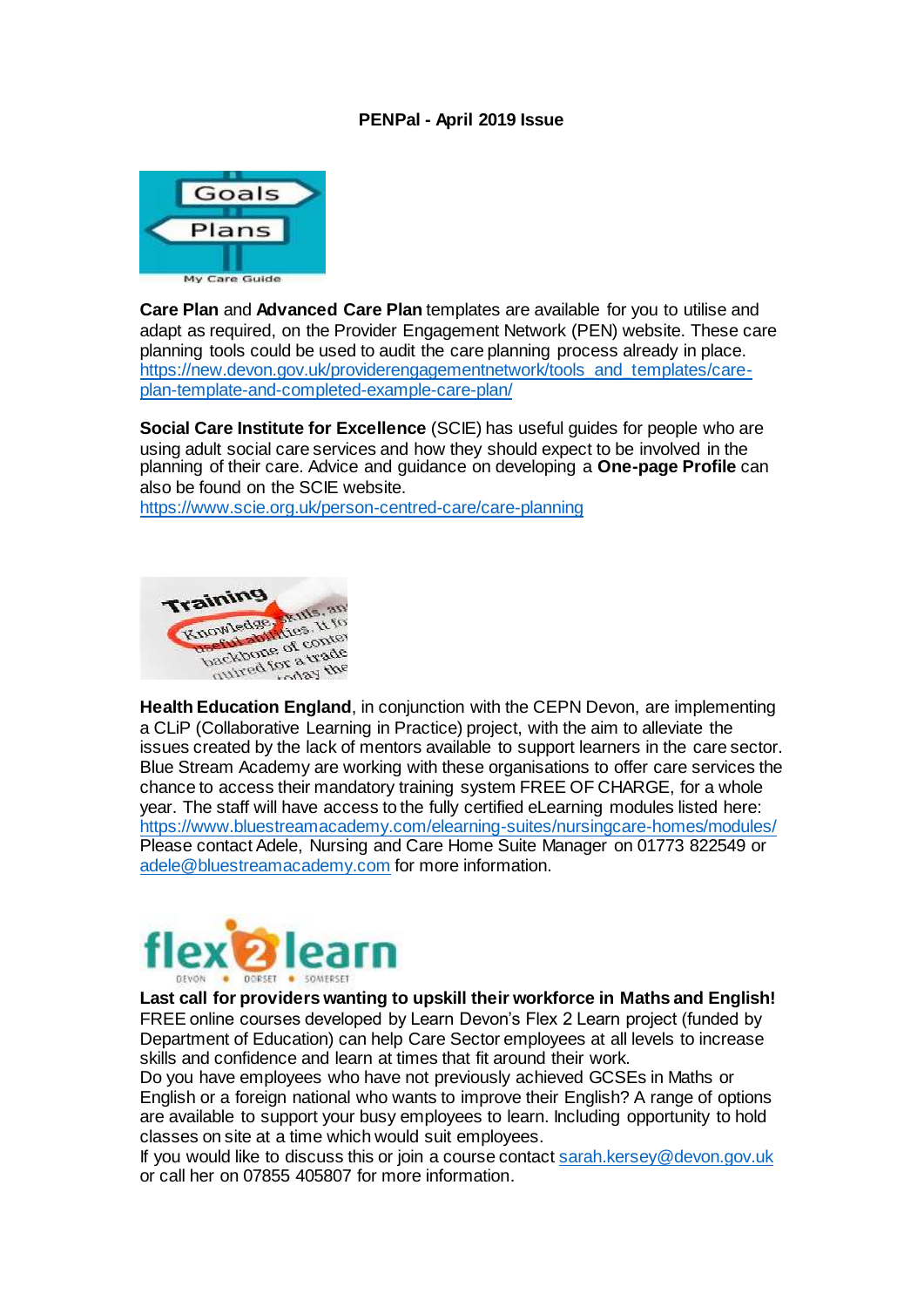

**Introduction to Health Coaching and Personalisation** - FREE 2-day training programme. Devon STP's priority is to enable more of the population to self-care by giving system workers the skills to shift the focus of conversations from 'what's the matter with you' to 'what matters to you' and from 'illness' to 'wellness'. If you would like to be at the forefront of this work, this course is for you. Attached is a course flyer, giving more information, including dates and contact details.

If you are interested in attending an East Devon course, please send in your nomination forms to Alison Copp - [a.copp@nhs.net](mailto:a.copp@nhs.net)

Dates and venues for Plymouth and the West Devon area have not been confirmed. Please send nominations to Helen Cox-Davies in the first instance - [helen.davies](mailto:helen.davies-cox@nhs.net)[cox@nhs.net](mailto:helen.davies-cox@nhs.net)



## **Could you support a Trainee Nursing Associate (TNA) within your setting?**

The majority of TNAs are currently based in acute health settings and would greatly benefit from a placement within a care setting. The length of placement is usually between 2 and 8 weeks, completing approx. 37.5 hrs per week. The role of the external placement supervisor is to provide the TNA with an induction into their organisation's policies and practice, and to provide guidance and support (refer to attached handbook for further guidance). A small fee is paid to each provider to cover any costs involved in facilitating a TNA placement, the fee is approximately £30.00 per day.

Please email Terrie for further information: [terrie.chaplin@devon.gov.uk](mailto:terrie.chaplin@devon.gov.uk)





**Skills for Care enews –** Every fortnight Skills for Care publish an ebulletin with their latest tools, news and events. The enews is a great way to keep abreast of the work of Skills for Care. Follow this link to signup: <https://www.skillsforcare.org.uk/About/News/enews.aspx>